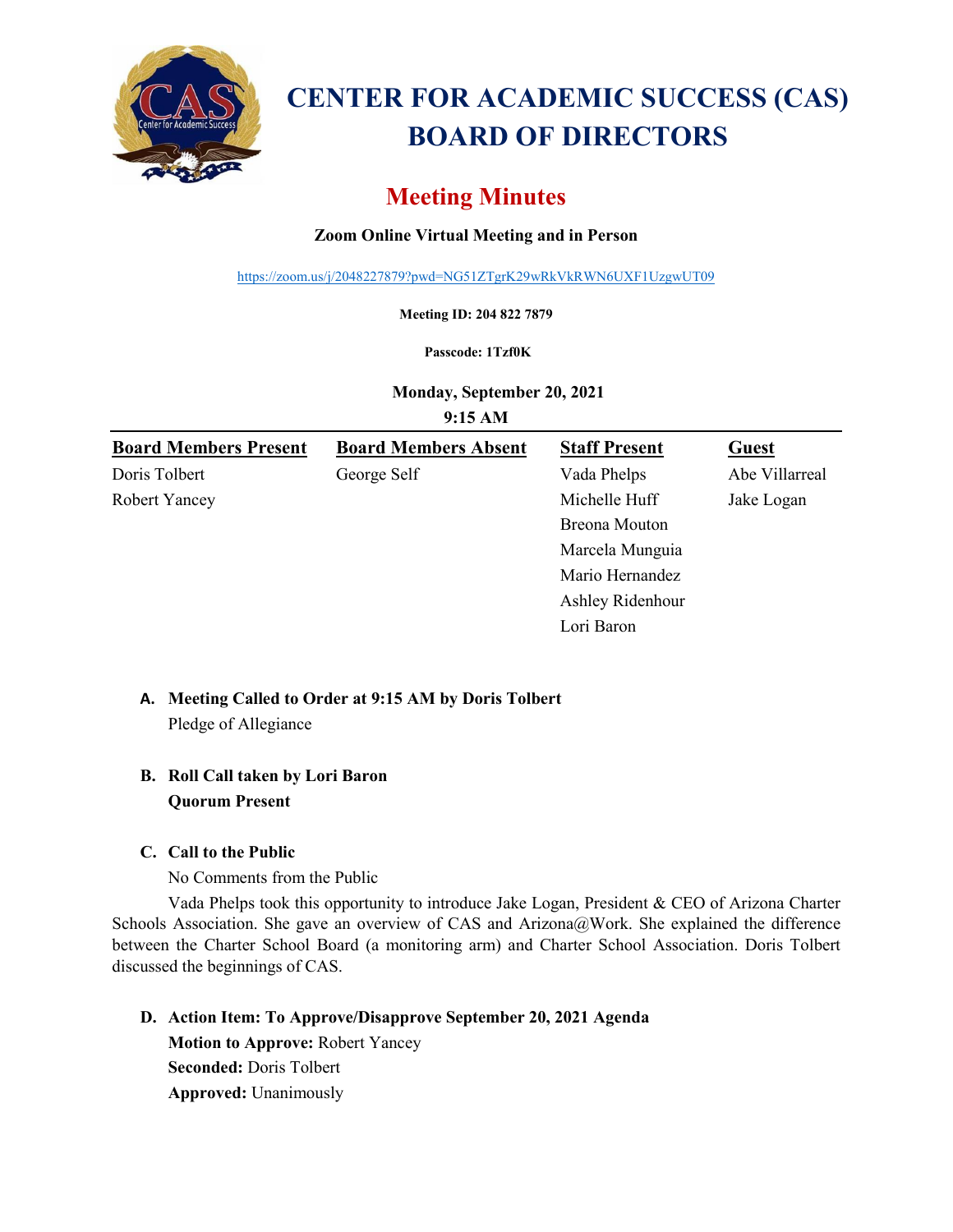## **E. Action Item: To Approve/Disapprove the August 16, 2021 Minutes Motion to Approve:** Robert Yancey **Seconded:** Doris Tolbert **Approved:** Unanimously

#### **F. Jake Logan, President & CEO of Arizona Charter School Association**

He loves CAS, acknowledging the challenges with dual languages and the military population in this area. Arizona Charters are doing well. Twenty-one percent of students statewide attend a charter school. Covid accelerated enrollment. Charters are diverse. The majority are minority groups. There is a lot of passion around the mask issue. There are lawsuits and appeals causing the gray areas of mask mandates. ACSA wants fair funding per student. The laws are 50 years old and need a new formula. ACSA advocates and promotes Charter schools. The annual conference will be in Phoenix on November 18-19 and there are events throughout the year. It's all about the students.

#### **G. Business/Finance**

Michelle Huff: Expenses are higher because we are spending ESSR funds. The Annual Financial Report will be on the next agenda.

**H. Report on Current Legislation** No report.

#### **I. Principals' Reports**

#### **Douglas CAS Report**

Marcela highlighted a few points in her report which is in the packet.

#### **Sierra Vista CAS Report**

Vada: One high school student had Covid. There are six Elementary/Middle school teachers out. It may be a stomach virus. CAS provides supplies, meals and before and after care free to all students.

#### **J. Human Resources Report**

Breona Mouton: We are receiving applications for open positions. She has on-boarded new employees in Douglas and Sierra Vista. We are still navigating through Covid.

#### **K. Executive Director's Report** Vada Phelps

- CAS had a 9/11 ceremony. It was a great event and was in the newspaper.
- Abe Villarreal, will soon be a new board member, was in the newspaper for his work as Dean of Student Success at Cochise College.
- Ms. Dokken sent a Thank You note to the Board for the retention bonus and also invited the Board to the  $6<sup>th</sup>$  grade concert on September 22 and the  $1<sup>st</sup>$  grade concert on October 6.
- She met with architect, Rick Hamilton regarding the Douglas campus.